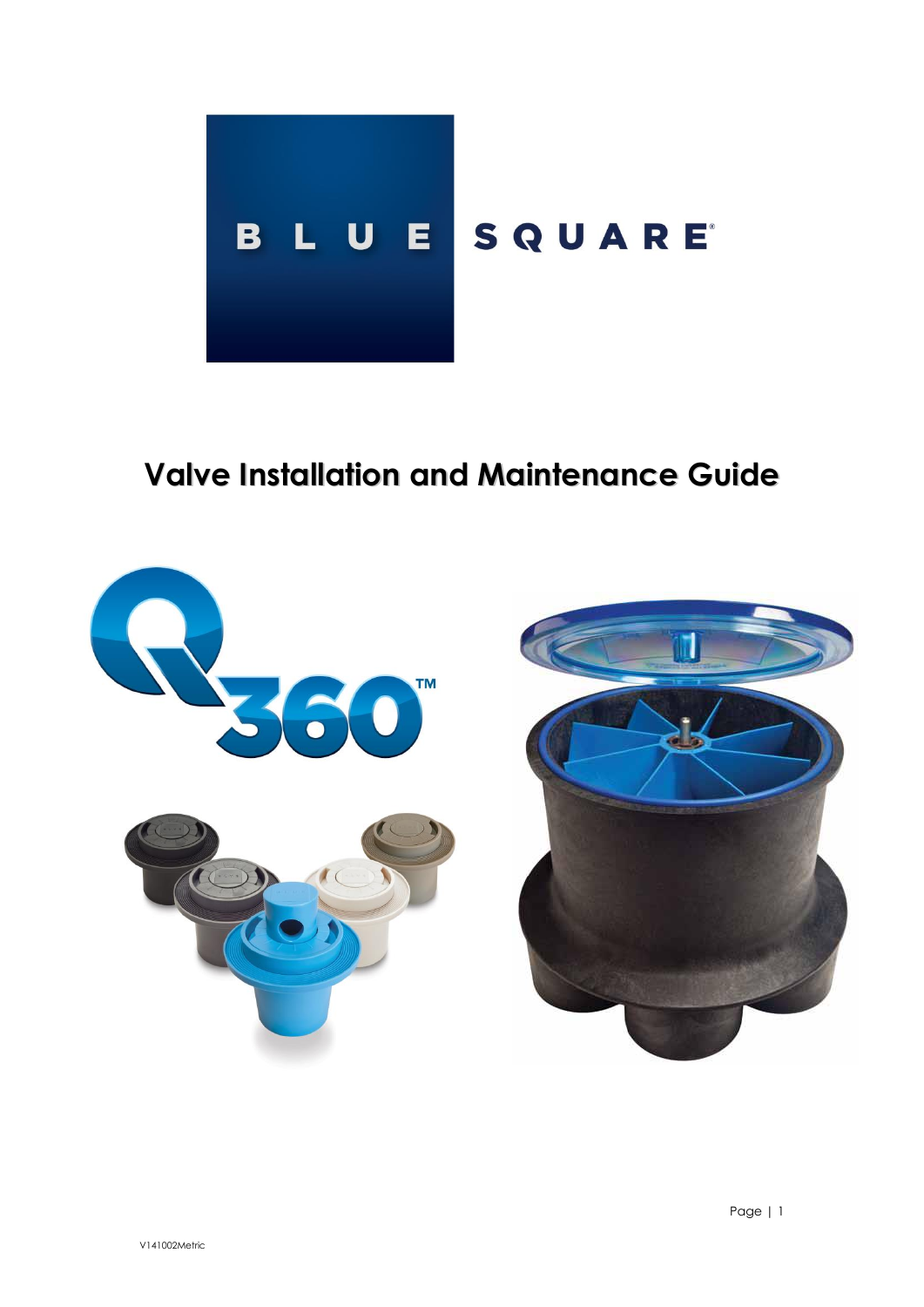# **IMPORTANT SAFETY INFORMATION**

When installing and using this equipment, basic safety precautions should always be followed.

## **\*\*READ AND FOLLOW ALL INSTRUCTIONS\*\***

**WARNING:** To reduce risk of injury, do not permit children to use this product unless they are closely supervised at all times.

Swimming Pool equipment can generate high pressures capable of causing injury. Always use caution when manipulating valves associated with the pool equipment and turn off the pump if pressures exceed manufacturer's specification. Always turn off the pool equipment when disassembling or servicing your circulation system.

Swimming Pool equipment can create suction sufficient to entrap even adults. If pool fittings are broken or missing, turn off your equipment and contact a certified swimming pool expert to make the needed repairs.

To ensure proper cleaning and to qualify the warranty, fax or email a System Design Form provided by Blue Square along with a scaled pool plan for a FREE certified In-Floor Design. (New pool construction only.)

 Email: plans@bluesquaremfg.com Fax: (888) 282-6955

**If the pool plan design or dimensions change during excavation, a revised plan must be submitted to Blue Square in order to maintain warranties.**

Install the valve above ground at finished pool water level. **Do not bury top of clear lid and inlet of valve after installation.**

Install cleaning heads and nozzles according to the Design Plan.

If pool includes an elevated spa, install a check valve on the line feeding the spa heads to avoid spa draining. Install other check valves (as normal) to avoid spa return jets and suction lines from draining. For multiple elevation changes in bodies of water and/or negative edge water features, please contact our design centre. (800) 277-4150.

# **SAVE THESE INSTRUCTIONS AND LEAVE WITH POOL OWNER**

#### **For customer service or support:**

For on-line support: www.bluesquaremfg.com To contact Blue Square: Customer Service

231 East Chilton Drive Chandler, AZ 85225 (800) 277-4150

Australia / New Zealand distributor

**Waterco Limited** 36 South Street Rydalmere NSW 2116 Phone 02 9898 8600 www.waterco.com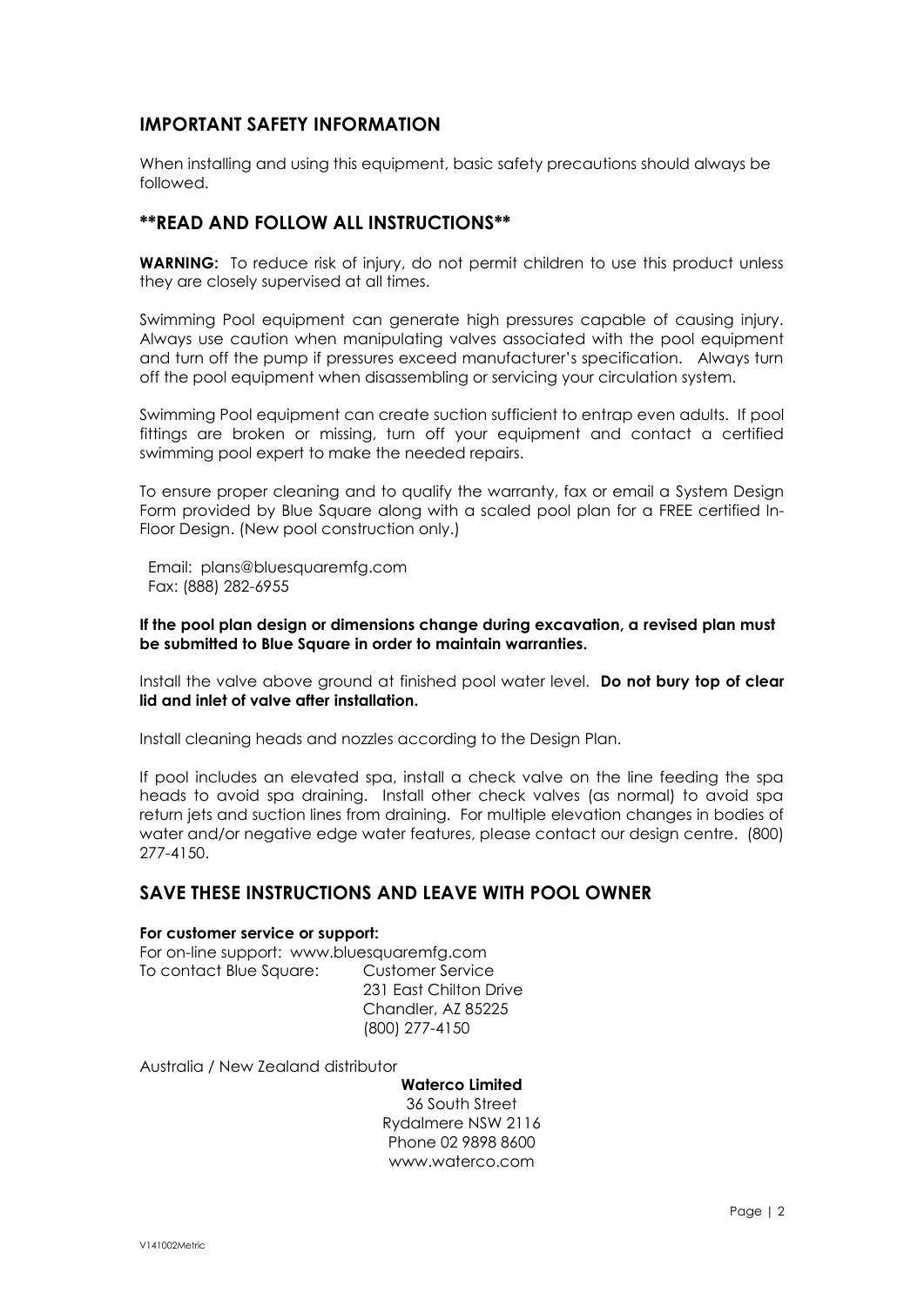# **INTRODUCTION**

The Q360 In-Floor Cleaning system is designed to give years of service. The benefits of deep circulation are well documented and scientifically proven to give the most efficient swimming pool circulation available. This superior circulation delivers substantial chemical, electrical and heat savings to the pool owner while offering outstanding cleaning benefits as well.

The unique engineering of the Q360 System smoothly transfers power from the turbine to the ports or outlets with minimal friction loss and back pressure, allowing the maximum possible flow rate to the [in-floor cleaning jets.](http://www.bluesquaremfg.com/products/q360-cleaning-jets) The open gear design allows for effective pass-through of debris, greatly minimizing annoying cleaning system disruptions and lowering maintenance costs even further over other in-floor systems.

The Innovative pressure-safe valve design protects your system by ensuring that one port is always open. Large 50mm inlet and (6) 50mm ports maximize flow rate. Reinforced space-age moulded construction weathers the elements and is saltwater/chemical friendly. See-through lid design allows for inspection of turbine and gears without the need for disassembly.

Failure to follow recommended installation methods could void warranties and cause injury.

# **COMPONENTS**

**The Q360 High Performance Water Valve: The Q360 Jet Complete:** 

A. Valve Housing or Body **A. Jet (High Flow & Low Flow)** 



D. Band Clamp w/ nut







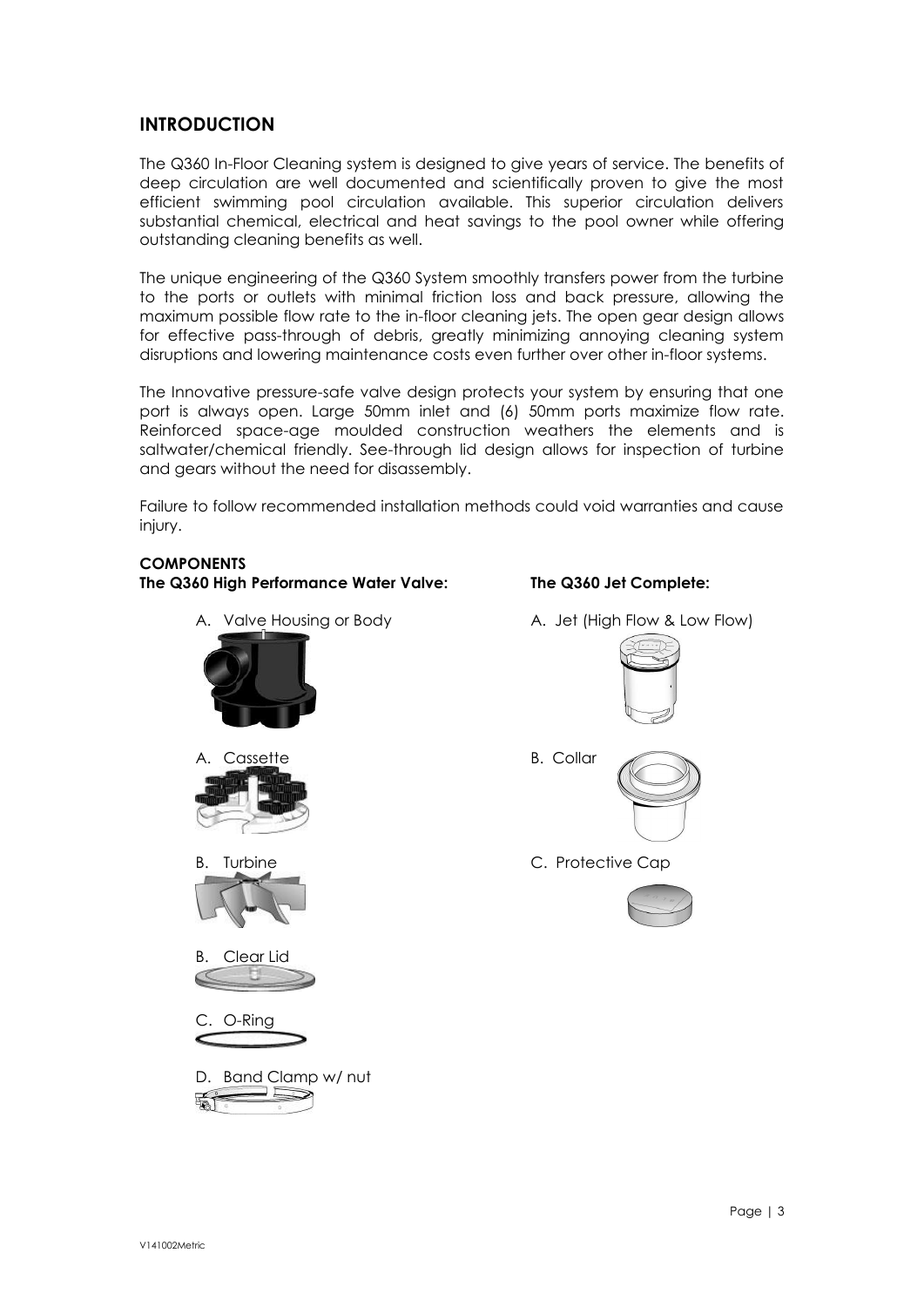# **INSTALLATION**

#### **1. Site Planning**

Verify that the excavated pool matches the Blue Square Certified Pool Plan. Check the break, width, depth and designated step/bench locations. Blue Square design dimensions are from **finished** pool edge. They are not taken from the excavation edge. Allowances will need to be made for the thickness of the shell according to your pool company's specifications and local codes.

**If any aspects of the pool design change during the construction process, please resubmit an updated plan with the changes for a new Factory Authorized Plan to ensure proper cleaning and circulation. Failure to follow the FREE factory authorized design and to ensure that the pool is built to the plan specifications may void the warranty.**

In order to save on plumbing costs, position the valve as close as possible to the swimming pool or water feature. The valve should be at least five feet away from the water's edge. (Check the bonding codes in your area.) The low profile design, the quiet and smooth operation of the Q360 Water Valve allows for the valve to be inconspicuously hidden by an irrigation box or landscaping.

#### **Although servicing the valve is very rare, the valve should be placed in a location where it may be easily accessible.**

Install the valve so that the lid and band clamp are above grade and the top of the valve housing is 50-76mm above the water level of the main body of water. If a below water level installation is necessary, serviceable check valves or manual valves on all of the inlet and outlet ports will be required to prevent flooding when servicing the valve.

In order to reduce plumbing costs; layout the system so the feed pipes enter the pool close to the centre of the pool nearest the pool equipment. See Fig. A 1-1 & Fig. A -1-2



 **Fig. A 1-1**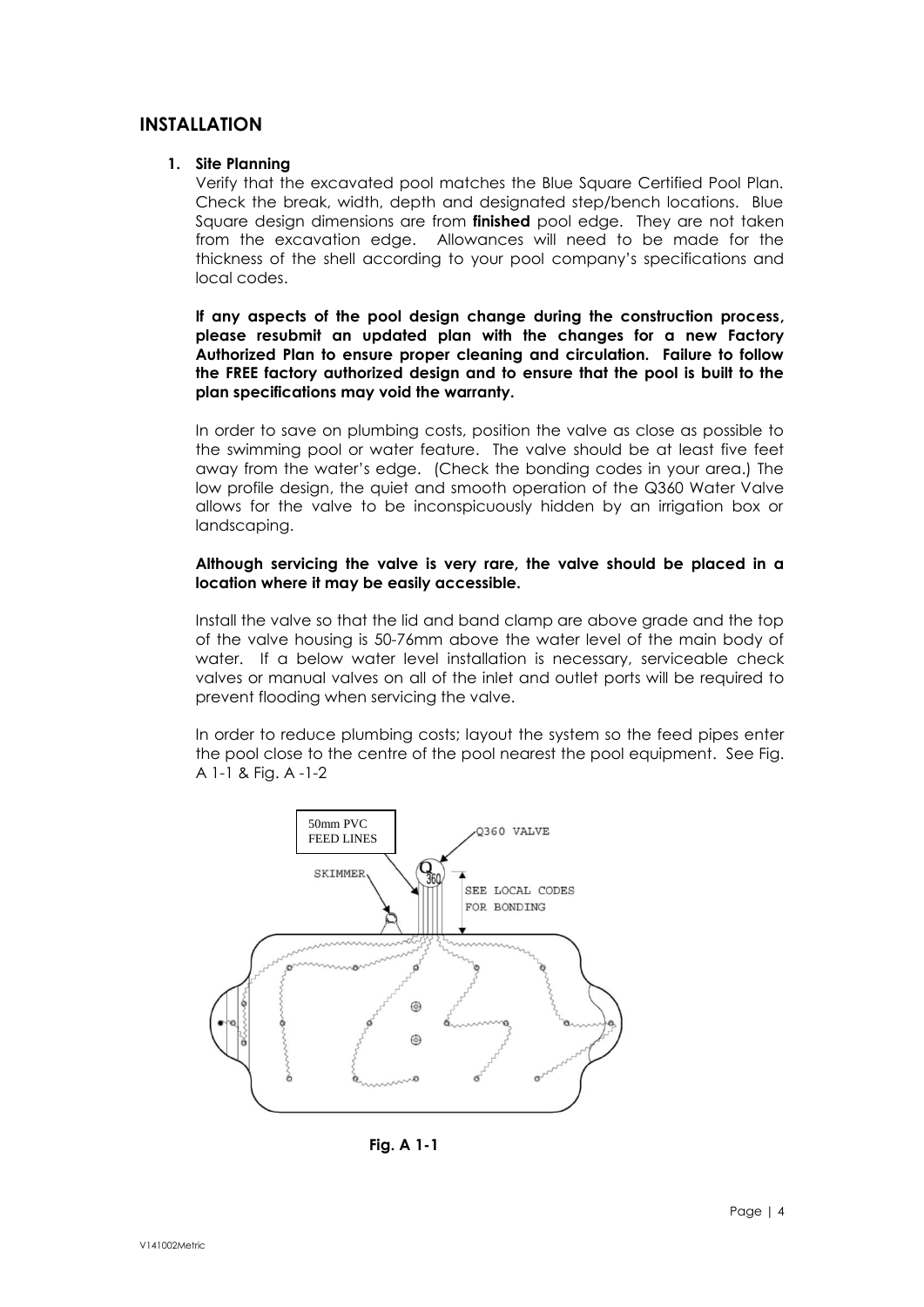#### **2. Plumbing the System**

The Blue Square certified plan indicates which cleaning heads will be plumbed together to form a bank. Run all feed lines to the top of the bond beam to facilitate easy valve hook up. Number the lines

according to the design plan. Keep in mind that the valve cycles counter clockwise from the top view.

- Excavate niche in pool wall, 152 x 609mm down to the pool floor
- Make line trench depth sufficient to cover all pipes
- Do not cross lines in floor
- Use 50mm Class 12 PVC pipe
- Position so jet feed lines are perpendicular to the slope of the finished pool floor.

See Fig. A 1-4



# **Fig. A 1-4**

#### **Cleaning Head Risers / Stub-ups**

The cleaning head collars require a 50mm Class 12 PVC riser. \*These stub-ups should be perpendicular to the slope of the pool floor.

#### **Plumbing the Valve (see Plumbing the System Diagram)**

Remove the Cassette / Gears during pressure testing to allow for equal distribution of pressure down all 6 ports or zones. Store the Cassette with the jets for reinstallation at start-up.

Position the O-ring on the valve housing in the O-ring groove. Align the center hole on the clear lid with the guide pin in the lid and use the band clamp to secure the clear lid to the valve housing. If the lid does not sit firmly on the O-ring the cassette is not in the full down position. Replace (re-drop) the cassette into the valve to make sure the outer gears engage with the gear train on the interior perimeter of the valve housing.

When plumbing the valve housing use heavy bodied PVC glue with a compatible primer. It is best to prime the housing heavily to ensure a good glue joint.

#### **Discharge or Feed Lines**

The Q360 valve uses 50mm Class 12 PVC pipe. Use a 76mm stagger when cutting pipes to provide enough clearance. See detail. See Fig. A 1-5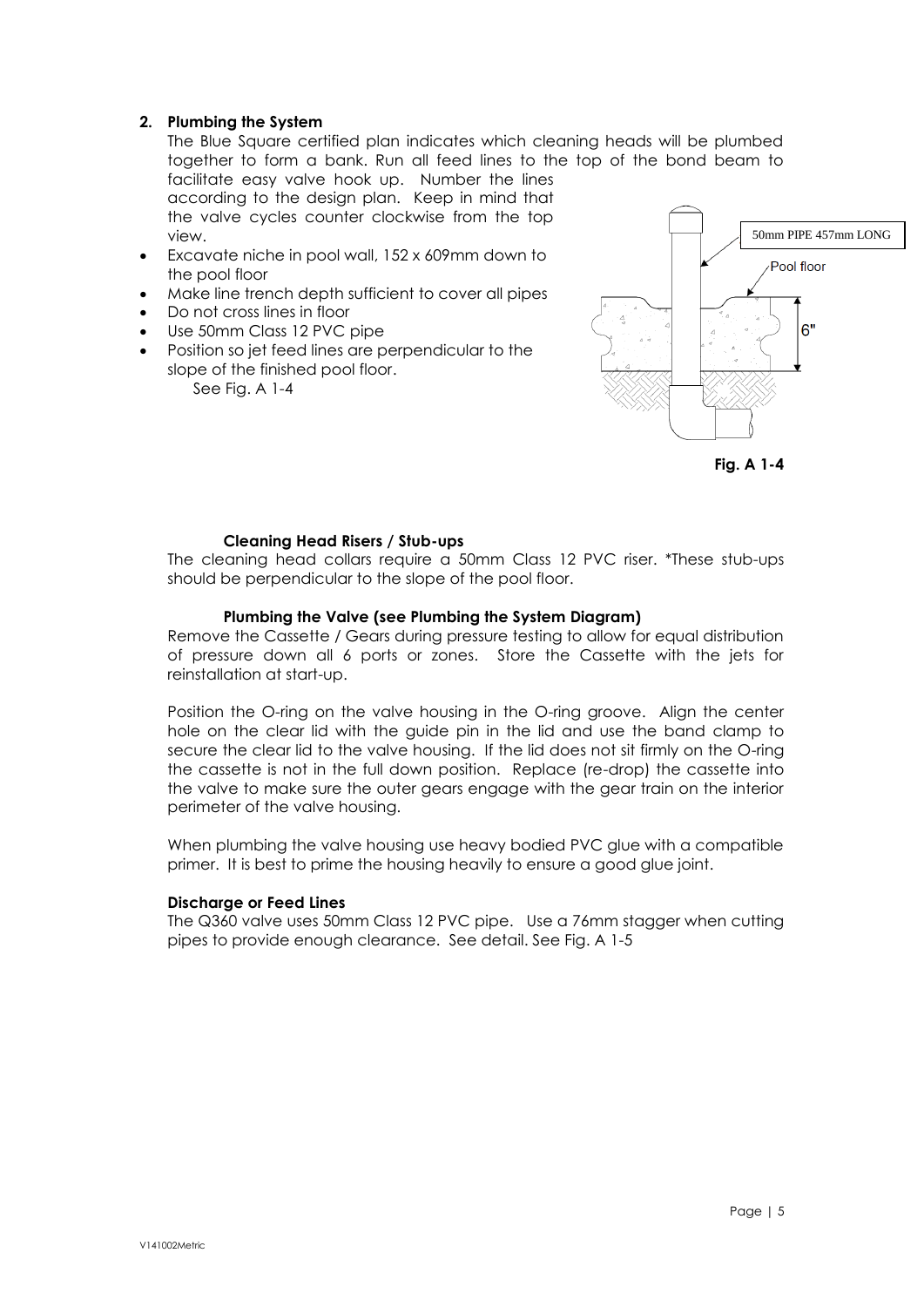

 **Fig. A 1-2**

**Just like any other plumbing, a check valve is needed on the feed line running to an elevated spa or a different elevation body of water to prevent drain-back or equalization.** See Fig. A1-3 for integrated with filtration or A1-3a & b for independent of filtration examples.



 **Fig A1-3**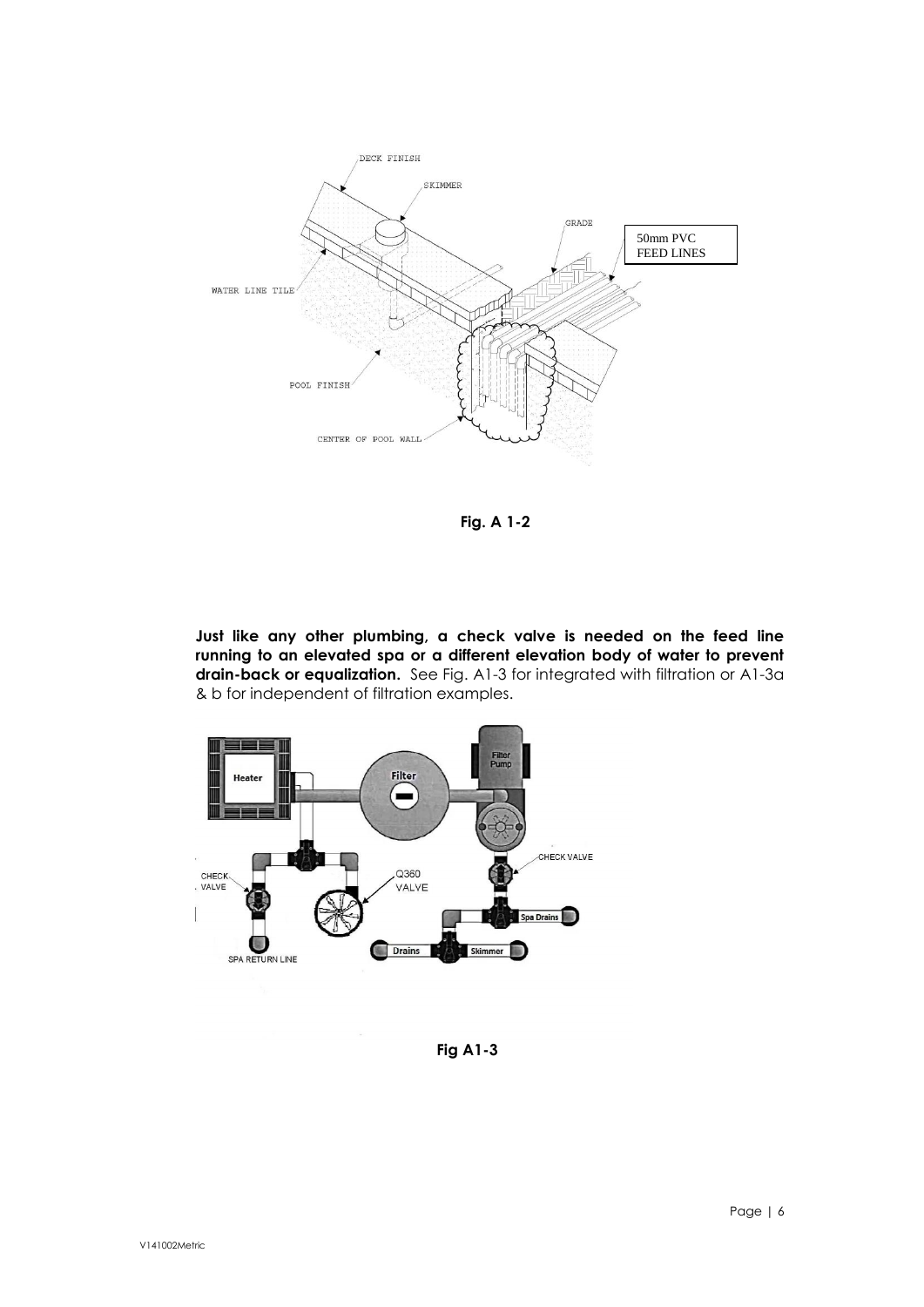**An independently plumbed Bluesquare infloor pool cleaning system is the preferred method of installation to ensure optimal cleaning effect.**

**Waterco requires the installation of a Multicyclone and / or filtration on independently plumbed infloor cleaning system circuits to allow clean / filtered water to pass through the Q360 valve and pop up jets to ensure reliable operation. Failure to ensure filtered / clean water is supplied to the system will void the product warranty.**

#### **Fig A1-3a**

![](_page_6_Figure_3.jpeg)

**Fig A1-3b**

![](_page_6_Figure_5.jpeg)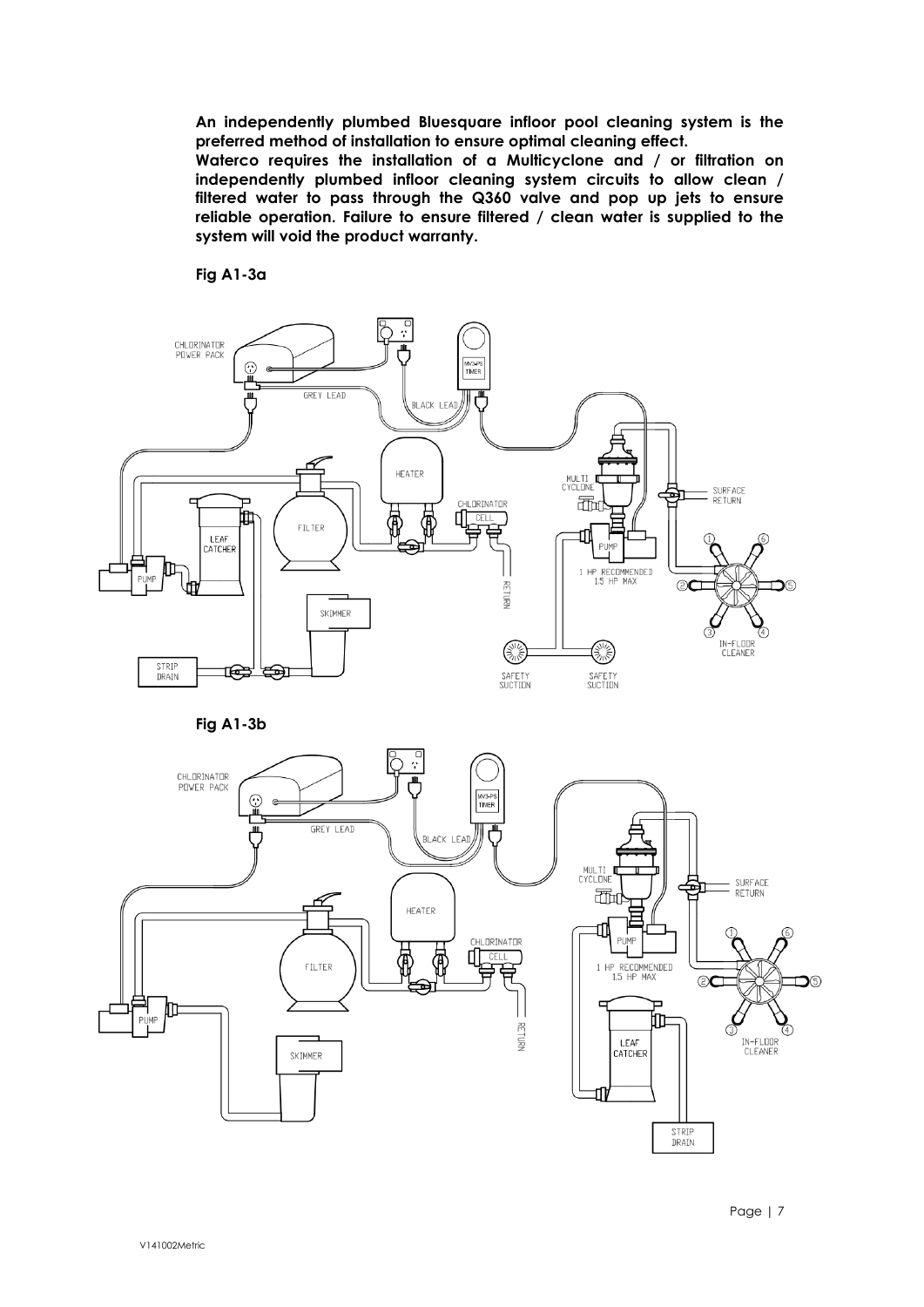**Follow the design plan to position and stake the cleaning head locations.** Each head has a designated nozzle that has a precise cleaning radius. Perimeter heads have a one foot overlap. Mark the cleaning radius around each stake with a 1.5m arch to verify cleaning coverage. Keep in mind that the jets clean much further. The design allows for overlap to prevent debris accumulation in-between filter cleaning cycles.

![](_page_7_Figure_1.jpeg)

**Fig. A 1-6**

Install the discharge lines from the valve in a stacked or flat configuration. See Fig. A 1-6

- Use heavy bodied PVC glue to connect PVC fittings to the valve housing. Do not get glue inside the housing as it will void the warranty.
- Install lines a minimum of 152mm below grade or in accordance with local codes.
- *Ensure pipework is perpendicular when entering the 6 x discharge ports to ensure there is no stress placed on the housing. This may cause the housing to warp and not allow the gear plate in the valve to operate correctly.*
- The distribution system is usually designed to rotate from shallow to deep, following your factory design. Looking down on the valve, it rotates counter-clockwise.
- If a spa is included in the application, it will require a dedicated line from the valve and a check valve if it is a raised spa.
- If all outlet ports on the valve are not needed, use the Y-Pipe as noted in the plan to aid in efficiency and reduce plumbing costs.
- \*Note: Surface returns can be applied to the unused port.
- Never tie a raised spa bank with any plumbing from a lower body of water and drain down.

Consult the design plan for correct connections.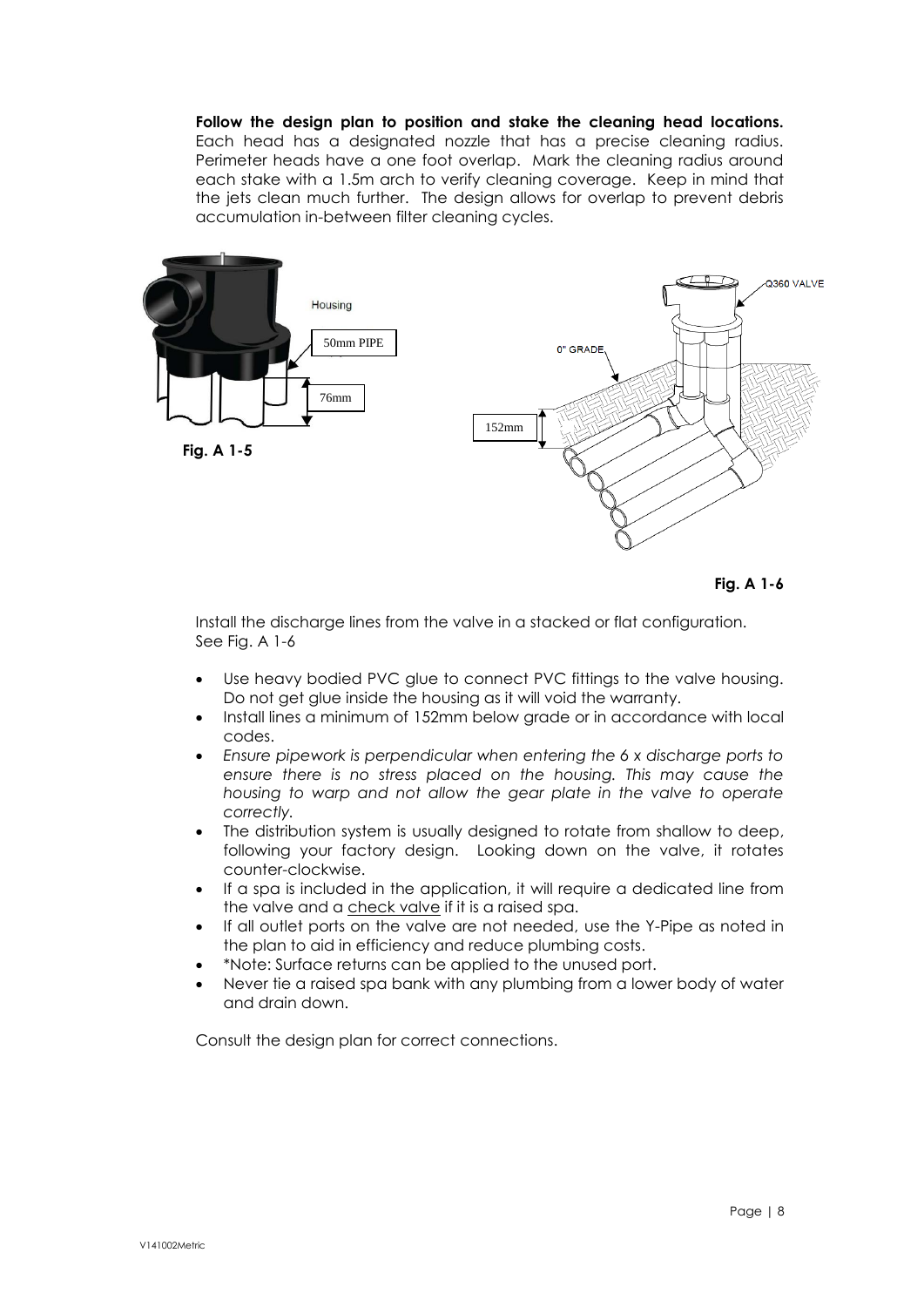#### **Auxiliary Equipment**

#### **Heaters**

To compensate for heater system pressure drops, plumb heaters in a bypass line before the water valve. The heater bypass valve should be adjusted to ¾ open. See Fig. A 1-7

#### **Chlorinators**

In-floor systems can be used with erosion feeders, ozone generators and in-line salt converters. Consult manufactures instructions for proper installation to protect water valve and other pool equipment. Any chlorinator with a venturi or restrictive channels should be plumbed with a bypass. See Fig. A 1-7 **Fig. A 1-7**

![](_page_8_Figure_5.jpeg)

### **Pressure Testing**

Pressure-test the system at a minimum of 35 psi (240kPa) or follow local code requirements. Keep the water valve secure and under pressure throughout the construction process. **Remember to remove the cassette and turbine** in order to allow for equal distribution of pressure down all 6 lines and store the cassette and turbine for reinstallation at start-up.

### **3. Preparing the System**

**Cut cleaning Jet Stub-ups and Clear Debris from System** (Concrete Pools) After inspection, clear the system lines of debris using a combination of air and water. (see inspection steps below)

- 1. Verify that the system is holding pressure (minimum of 35 psi (240kPa)), then relieve system pressure at filter gauge.
- 2. Cut each stub-up ensuring collars sit at a height to accommodate approximately 12mm of final finish material. Clean off all burs and debris.
- 3. Insert test plug in each stub up.
- 4. Attach a blower assembly unit (blower, check valve, air/water supply and connectors; call Blue Square for assembly instructions) to the blower plate or directly to the valve.

### **All Pools**

- 5. Turn on blower and water supply to fill the lines.
- 6. Starting at the cleaning head farthest from the valve, remove test plug and flush the pipe, blocking and releasing pressure several times to ensure a clear line.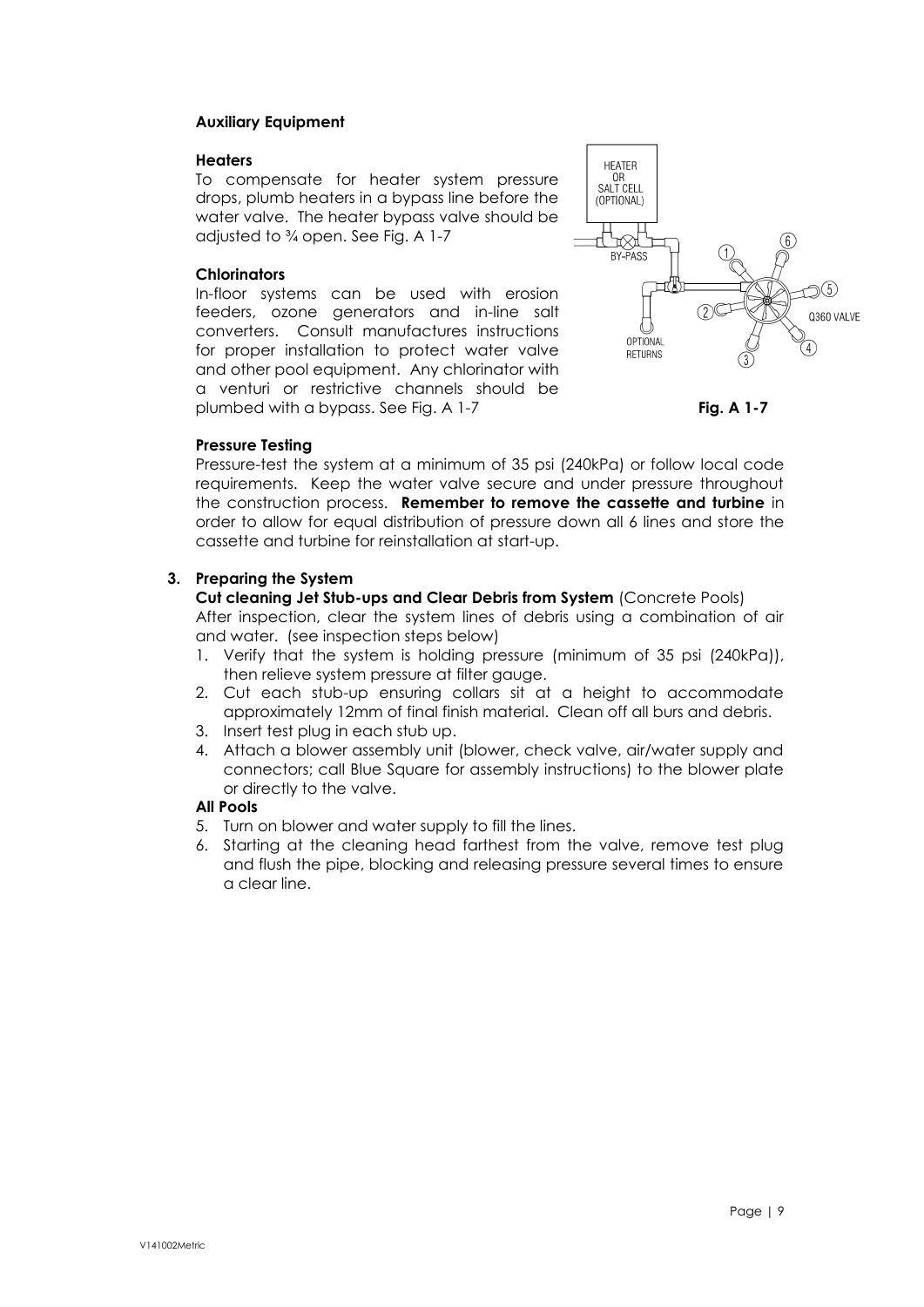#### **Installing Cleaning Collars in concrete pools**

- Use an inside pipe cutter to cut pipe 12mm below pool concrete floor.
- Slide and cement one half of the adaptor ring onto the collar.
- Internal pipe sizes may vary. It may be necessary to ream the inside of the pipe to create a snug fit for the collar with adaptor ring.
- Apply an appropriate amount of cement to the primed collar and pipe surfaces.
- Slide the collar into the riser ensuring correct height to finished floor level.

Ensure all surfaces to be joined use Hydraulic cement over and around pipe and up to bottom of flange (See Fig, 1-A).

#### Reference:

- 1. In floor collar
- 2. Interior pool finish
- 3. Hydraulic cement
- 4. 50mm Class 12 PVC Pipe
- 5. Pool Shotcrete / Gunite
- 6. Top of Supply pipe 12mm below flange
- 7. Bottom of flange

![](_page_9_Figure_15.jpeg)

#### **Installing the Pop up cleaning heads**

- Ensure all debris from the construction phase is completely flushed from the piping feeding the banks of pop up jets prior to initial pop up installation.
- Follow the Bluesquare issued plan on jet placement and ensure the correct jet insert (small, medium, large) is used in each position as indicated. As a general rule, the large aperture insert is used on the floor of the pool, medium on lower steps and small on the top step.
- When installing the jets into the jet collar, ensure all pop up jet apertures are facing the same direction to improve the cleaning effect.
- Check the pool water level is correct when operating the system as low water level may tend to allow top step jets to spurt water out of the pool.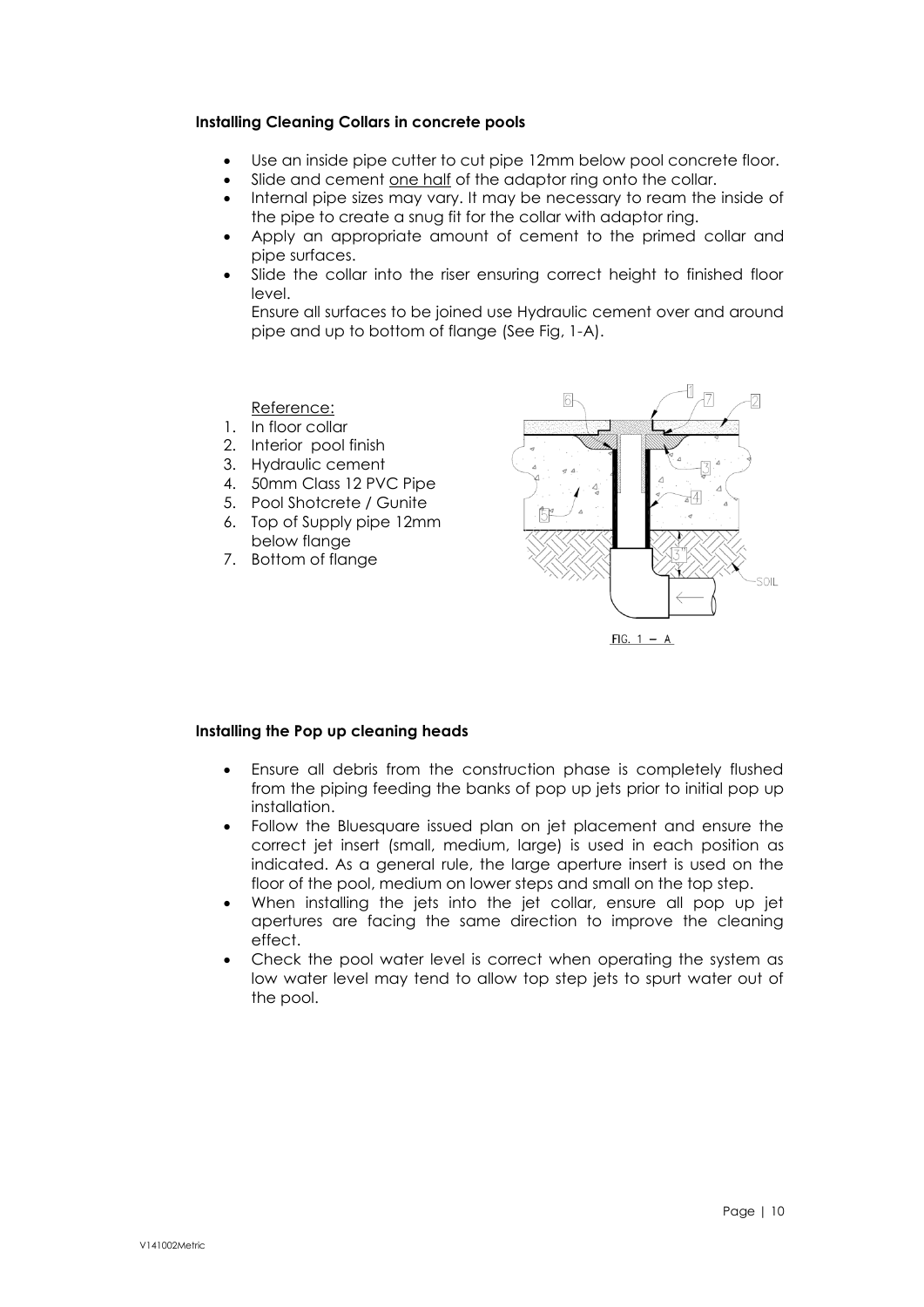#### **Install Working Valve for Start-up (after the pool is filled)**

- 1. Turn pump off at the pool pump.
- 2. Loosen the bolt on band clamp and remove the band clamp and clear lid.
- 3. Clean any construction debris from the interior and top edge of the valve housing.
- 4. Install the cassette (Gear Train) by sliding it onto the centre shaft. Spin the gears and make sure the cassette drops all the way down and the lower gear engages with the gear train on the housing perimeter.
- 5. Place the turbine on the centre shaft gear side down. Make sure the gear on the turbine engages the upper gear on the cassette. Spin the turbine several times and observe that the white bottom plate is slowly turning. If it does not the cassette is not in the full "down" position and the lower gear is above the gear train on the housing perimeter.

Push the cassette down into the gear train if necessary.

- 6. Check the positioning of large 0-ring and make sure it is in the groove on the top of the valve housing. Remove any debris.
- 7. Align the centre shaft on the guide pin hole in the centre of the clear lid and gently push the lid down. The lid should sit firmly on the top of the valve housing with no wobble. If it does not sit firmly remove the turbine and press the cassette down into the gear train.
- 8. Replace the band clamp and tighten the bolt firmly. Do not over tighten.
- 9. Turn on the system and allow it to cycle until all of the protective caps are blown free from the collar and to allow any additional construction debris to be blown out of the pipes.
- 10. After the interior finish has properly cured (see the interior finish manufacturer's specifications) install the jets in the collars. Make sure to follow the design plan for correct locations of High Flow Jets and Low Flow Jets 6mm nozzle. Improper nozzle sizes in the wrong location can cause high pressures and water to be forced out of the pool onto the deck.

![](_page_10_Figure_12.jpeg)

- 11. There may be debris resting on the pool floor due to construction and system flushing. Ensure all debris is removed from the pool floor prior to operating the system for the first time.
- 12. Note:- Install the jet nozzle outlets facing the same direction throughout the pool.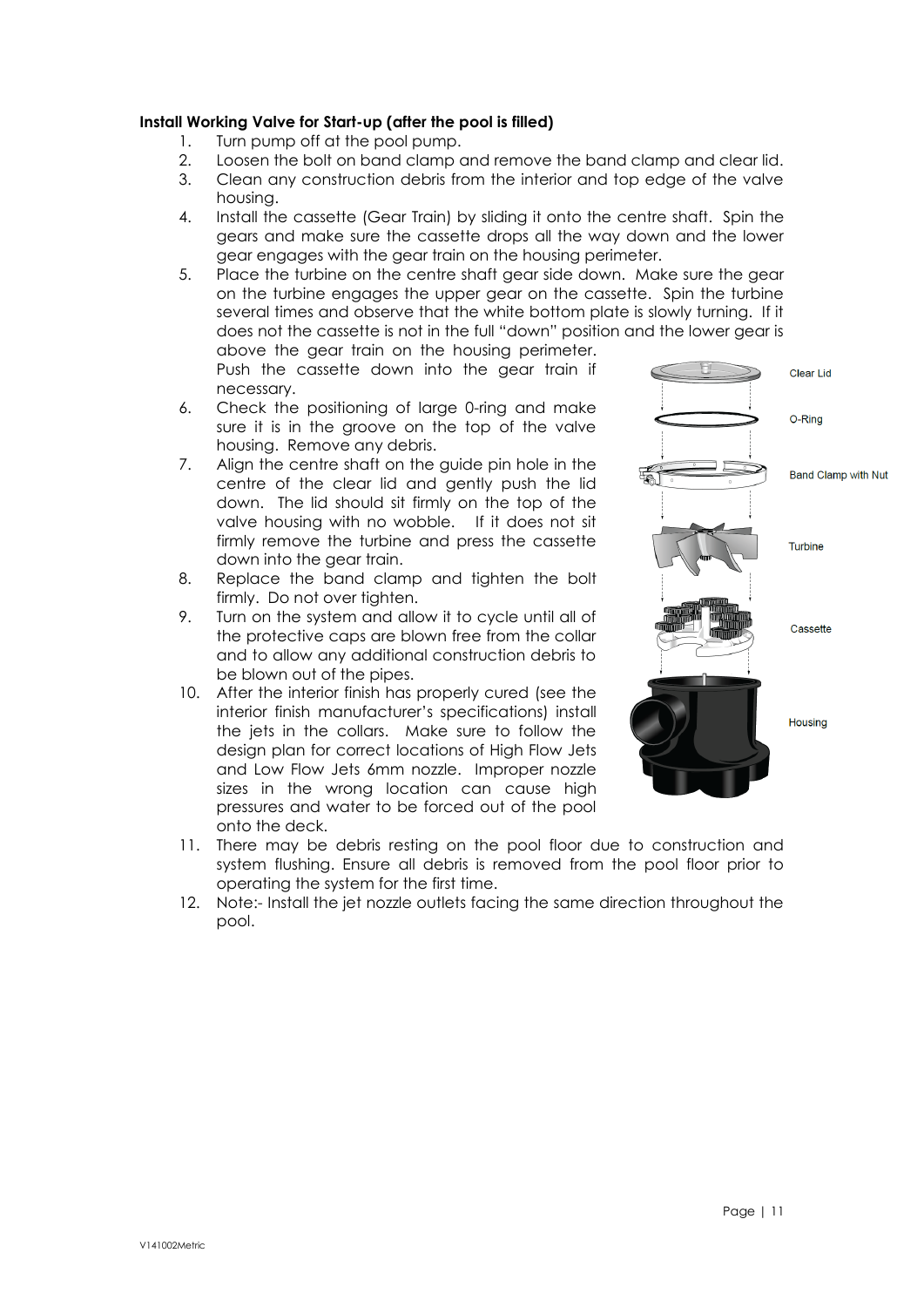# **OPERATION AND ROUTINE MAINTENANCE**

The Blue Square Q360 cleaning heads are designed to operate at a specific flow rate and pressure. To ensure proper circulation and or cleaning, run the system whenever the pump is on. Ensure the pool water balance is within normal ranges for pH, alkalinity, calcium hardness & chlorine or sanitiser.

Recommended pool water chemistry tolerances are as outlined below: pH - minimum 7.2 - maximum 7.6 Total alkalinity - minimum 100 - maximum 150 ppm Calcium Hardness – minimum 200 – maximum 250 ppm Sunscreen – minimum 20 – maximum 70 ppm Langelier SI – ideal is 0 - plus / minus 0.2

The Langelier Index is an approximate indicator of the degree of saturation of calcium carbonate in water. It is calculated using the pH, alkalinity, calcium concentration, total dissolved solids, and water temperature of a water sample. If the;

- Langelier Index is negative, then the water is under saturated with calcium carbonate and will tend to be corrosive in the distribution system
- Langelier Index is positive, then the water is over saturated with calcium carbonate and will tend to deposit calcium carbonate forming scales in the distribution system
- If Langelier Index is close to zero, then the water is just saturated with calcium carbonate and will neither be strongly corrosive or scale forming.

#### **Water Flow Rate and Pressure**

The system flow rate is determined by the number of nozzles and nozzle sizes installed. Bluesquare typically design a system to operate between or 225-280 LPM (60-80 GPM) range. The suggested pressure for maximum cleaning effect is approximately 103 kPa or (15 psi). The installation of a three way valve to a surface return between the system pump and Q360 valve during installation may be used to control the water volume and speed to the Q360 valve as shown in figure 1-3a & b.

The recommended plumbing method is figure 1-3b where the infloor system operates independently to the filtration system with suction through the infloor drain. This method should allow maximum suction through the infloor drain if the installed three way valve is adjusted to allow excess water through the surface return. A good method to ensure correct flow range through the infloor system is to install a **Flowvis**  valve prior to the Q360 valve. The Bluesquare Eclipse drain for concrete pools and A&A AVSC Channel Drains for fiberglass pools are certified for use as single suction drains / outlet covers as per ANSI/APSP 16 / ANSI/ASME A112.19.8.

**Note:-** When two suction outlets are required, normally in a pool / spa layout the plumbing for both drains should be run back to the equipment pad separately. To balance the suction through each drain a three way valve should be installed prior to the leaf trapper if it is one water body. A larger size pump may be required to provide enough suction when two drains are fitted.

![](_page_11_Picture_11.jpeg)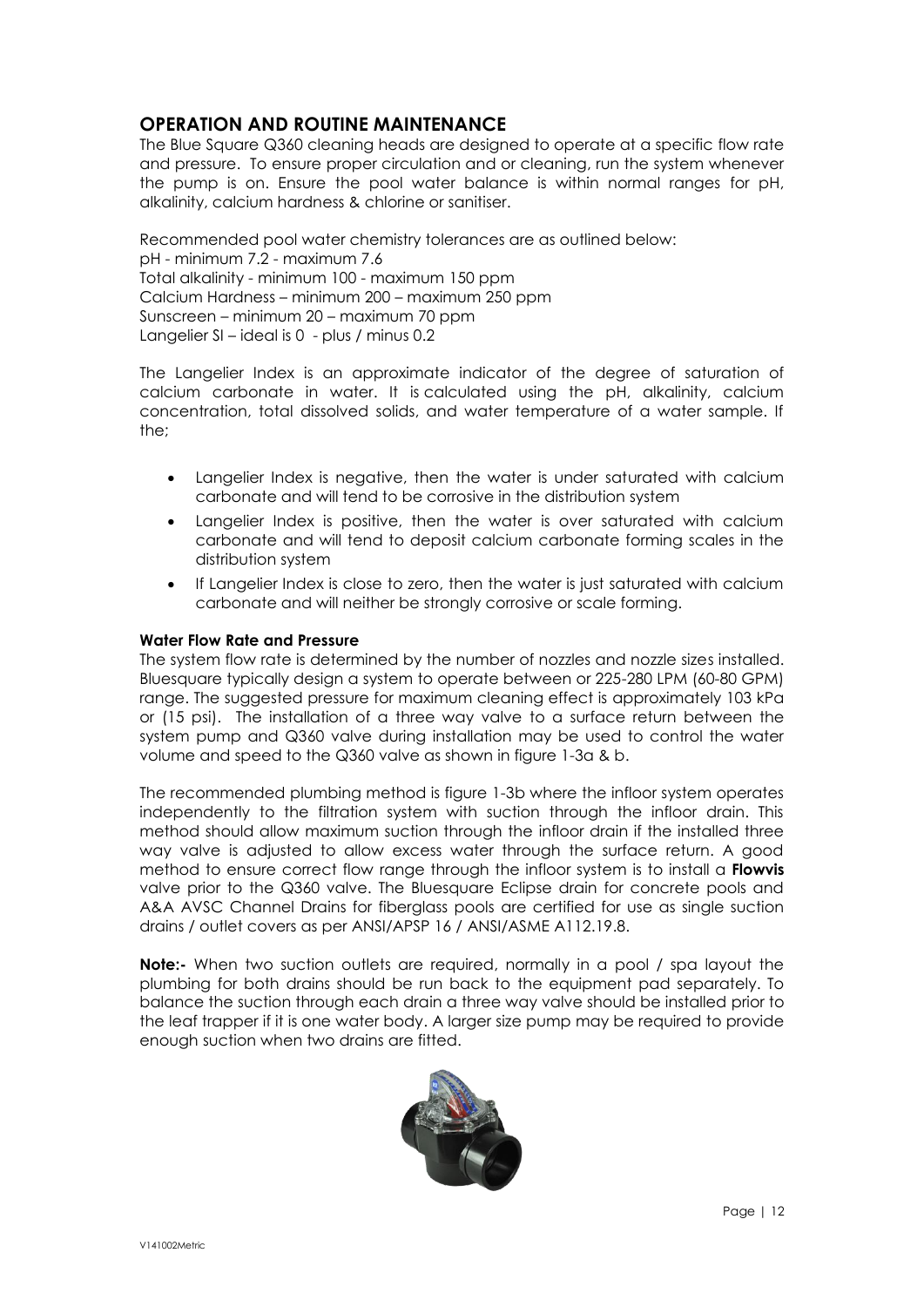#### **System Run Times**

Cleaning times will vary according to application and environment. To determine the optimum cleaning time, run the system 24 hours a day after initial start-up. Reduce run times by four hours every two days until minimum cleaning time is determined. Four - six hours a day is recommended as a minimum, but pools with high debris conditions may need longer cleaning cycles.

Independent systems should be run with the filtration system to ensure any debris rising to the water surface is captured by the skimmer.

#### **CLEANING THE FILTRATION SYSTEM**

For optimum cleaning efficiency, routinely clean the pump basket, skimmer and filter screens. Backwash or clean the pool filter whenever pressure increases 5-10 psi (35 – 70 kPa) above normal clean-filter operating pressure or if you notice dirty spots between the jets. For independently plumbed systems, ensure filtered / clean water is used. **Failure to ensure filtered / clean water is supplied to the system will void the product warranty.**

#### **CHANGING CLEANING HEADS**

The cleaning jets must be in the full down position before removal.

- 1. Attach the Jet Removal Tool to the pool pole
- 2. Snap tool into the jet
- 3. Turn counter-clockwise to release head from collar
- 4. Pull and lift the jet out of the collar

To reinstall, simply insert head into collar and turn clockwise to lock into position.

![](_page_12_Figure_12.jpeg)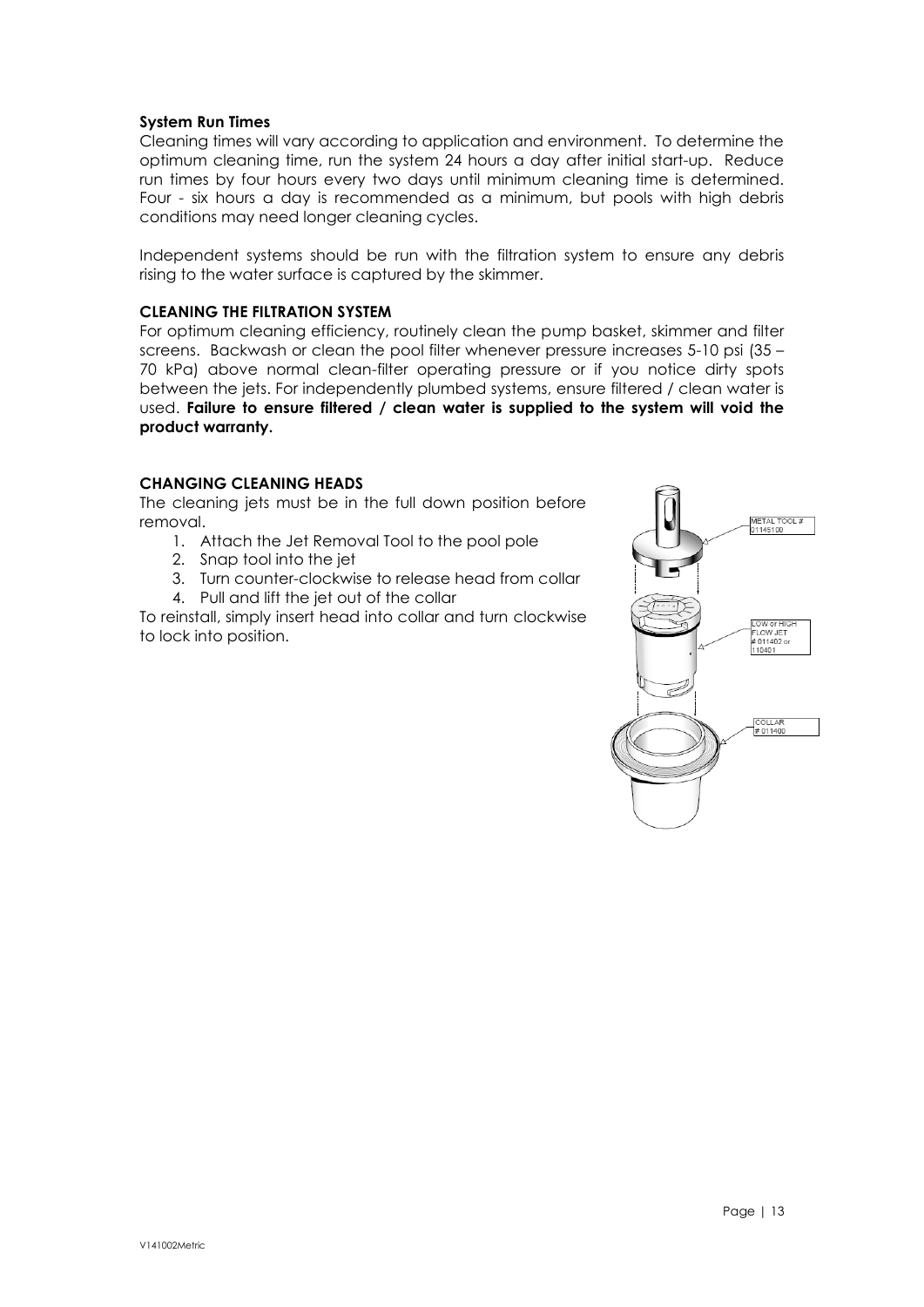# **TROUBLESHOOTING**

If the Blue Square Q360 cleaning system displays the following actions, adjustments may be necessary to restore performance. Refer to exploded parts diagram for part references.

#### **Action: Dirty Spots appear**

Solution: Clean the pool filter, pump basket and skimmer baskets.

Make sure all auxiliary valves (surface returns, waterfall, spa overflow, etc.) are closed.

If you have a variable speed pump, check to make sure the pump is running at a sufficient RPM as recommended by your pool builder.

#### **Action: Dirt is trapped between heads**

Solution: Verify that the water flows from the jet nozzle on each side of dirty spot are not apposing one another. To change the cleaning jet flow direction, press the jet down 5-6 times while it is in the up position and the water is flowing out of the nozzle.

#### **Actions: Cleaning jet advances, but is not cleaning, (dirt remains near the jet.)**

Solution: Remove the cleaning jet with the jet removal tool. Check for debris lodged in the nozzle. Make sure the jet freely travels up and down and ratchets slightly each time. If the jet does not, hold the jet in the up position and rinse with water to dislodge internal debris. Run the pump, while the jet is removed, a full cycle until you see water flow out of the opening on the problem bank. Let the system run without the jet until you are certain that all of the debris is blown out of the pipe. Re-insert the cleaning jet with the jet removal tool.

#### **Action: Cleaning jet will not go down**

Solution: Try to gently touch the jet with the pool pole to see if it will retract, if the jet retracts let the system run and see if the problem is solved. If the problem recurs, remove the jet with the jet removal tool. Inspect the cleaning head and collar for or debris. Run the pump, while the jet is removed, a full cycle through the problem bank, to blow out any debris. Re-insert the cleaning jet. On variable speed pump applications, you may need to increase RPM's to ensure jet fully ratchets to next position.

#### **To replace the Cassette in the water valve:**

- 1. Turn pump off
- 2. Loosen the bolt on band clamp and remove the band clamp and clear lid.
- 3. Remove the turbine and old cassette by sliding them off of the centre shaft.
- 4. Install the new cassette by sliding it onto the centre shaft. Spin the gears and make sure the cassette drops all the way down and the lower gears engage with the gear train on the housing perimeter.
- 5. Place the turbine on the centre shaft gear side down. Make sure the gear on the turbine engages the upper gear on the cassette. Spin the turbine several times and observe the white bottom plate is slowly turning. If it does not the cassette is not in the full "down" position and the lower gear is above the gear train on the housing perimeter.
- 6. Check positioning of large 0-ring on the clear lid.
- 7. Align the centre shaft on the guide pin hole in the centre of the clear lid and gently push the lid down. The lid should seat firmly seat on the top of the valve housing with no wobble.
- 8. Replace the band clamp and tighten the bolt firmly. Do not over tighten.